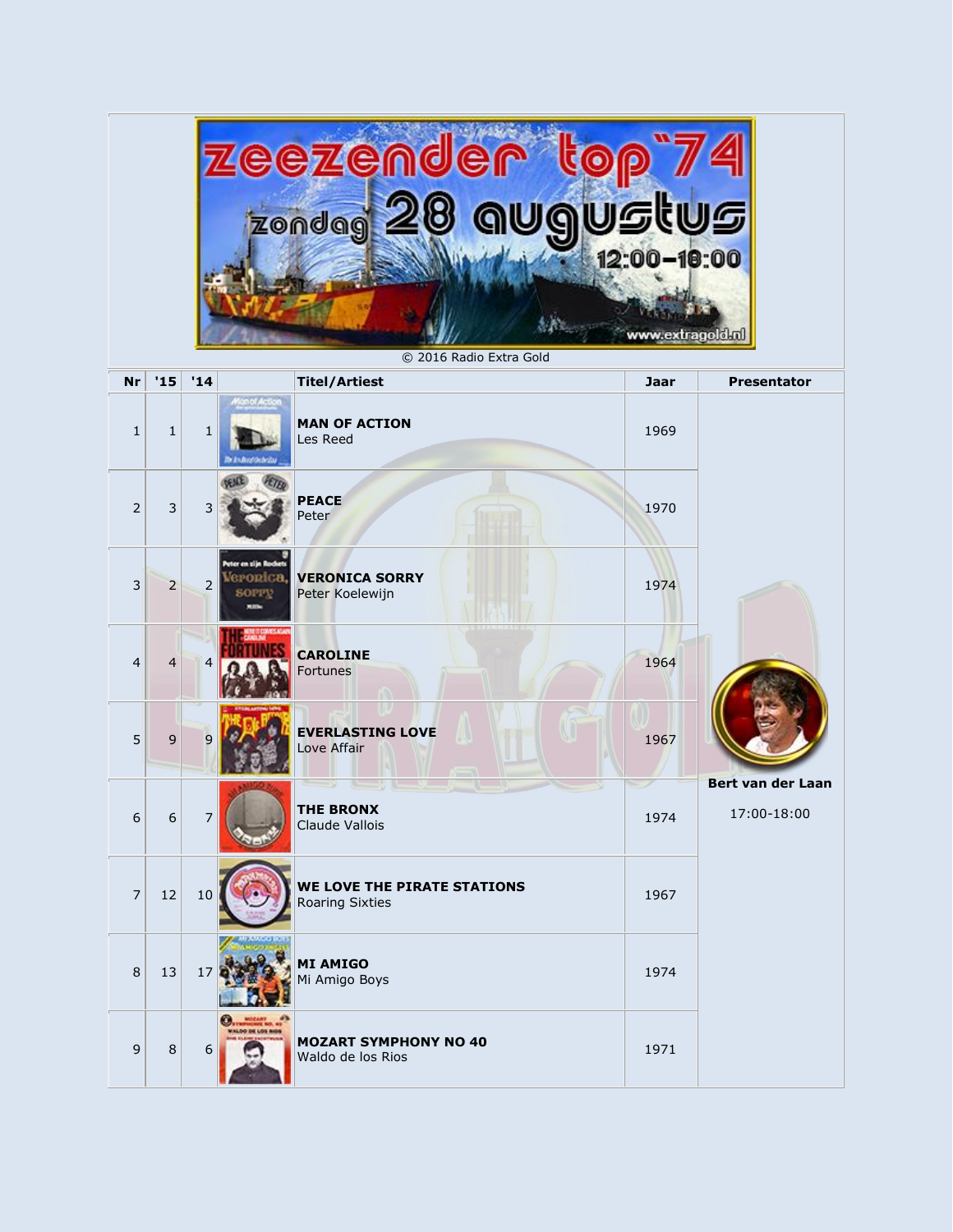| 10 | $\boldsymbol{7}$ | 8      | <b>WITH SHOWERS</b>                  | <b>SUMMER IS OVER</b><br>Dusty Springfield              | 1964 |                              |
|----|------------------|--------|--------------------------------------|---------------------------------------------------------|------|------------------------------|
| 11 | 5                | 5      | <b><i>CONTRACTOR AND INCOME.</i></b> | <b>CRUNCHY GRANOLA SUITE</b><br>Percy Faith & Orchestra | 1973 |                              |
| 12 | 14               | 19     |                                      | <b>VERONICA (U moet wat doen)</b><br>Veronica Koor      | 1971 |                              |
| 13 | 10               | $11\,$ |                                      | <b>VERONICA VRIJ</b><br>Ben Cramer                      | 1973 |                              |
| 14 | 11               | 14     |                                      | <b>ATLANTIS</b><br>Shadows                              | 1963 |                              |
| 15 | 17               | 18     |                                      | A WHITER SHADE OF PALE<br>Procol Harum                  | 1967 |                              |
| 16 | 18               | 29     | <b>SBISCAYA</b>                      | <b>BISCAYA</b><br>James Last                            | 1982 |                              |
| 17 | 20               | 12     |                                      | <b>THE KID</b><br>Andre Brasseur                        | 1966 |                              |
| 18 | 15               | 26     |                                      | <b>ROCK YOUR BABY</b><br>George McCrae                  | 1974 | Dick Zuydwijk<br>16:00-17:00 |
| 19 | 16               | 13     |                                      | WE LOVE THE PIRATE STATIONS<br>Trinity                  | 1977 |                              |
| 20 | 19               | 24     |                                      | <b>EXPECTING TO FLY</b><br><b>Buffalo Springfield</b>   | 1968 |                              |
| 21 | 24               | 30     | EESWAR<br>NICA                       | <b>VERONICA 538</b><br>Cornelis Vreeswijk               | 1972 |                              |
| 22 | 21               | 15     |                                      | <b>HEATHER</b><br>Carpenters                            | 1973 |                              |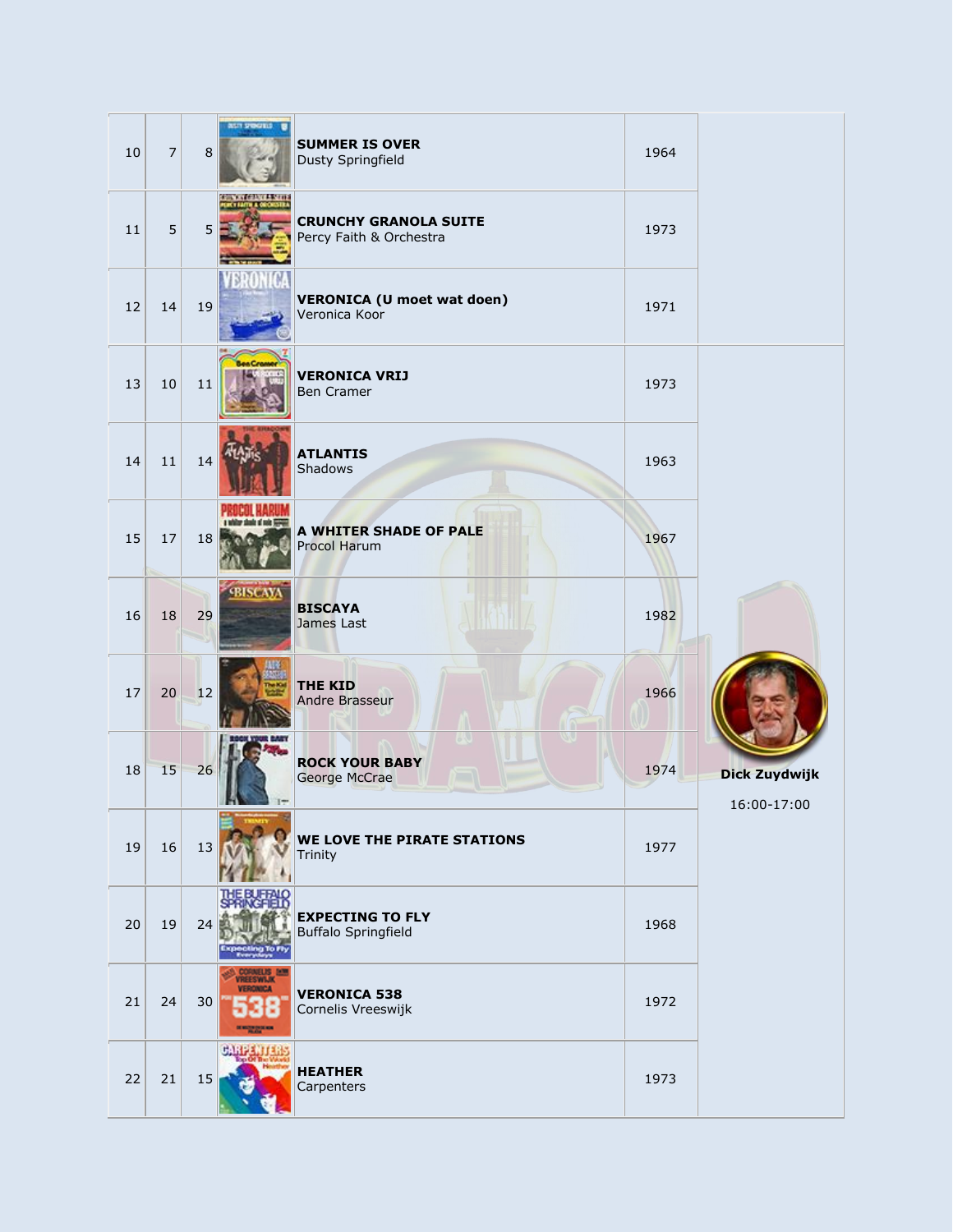| 23 | 23 |    |                                               | <b>MAYBE TOMORROW, MAYBE TONIGHT</b><br>Earth & Fire | 1973 |                    |
|----|----|----|-----------------------------------------------|------------------------------------------------------|------|--------------------|
| 24 | 29 | 37 |                                               | YOU WERE MY FRIEND<br>Chi Coltrane                   | 1973 |                    |
| 25 | 22 | 23 | apom moor<br><b>CUR MILLES</b><br>et de tieul | <b>STORM MAAR BEUK MAAR</b><br>Geert de Bruin        | 1974 |                    |
| 26 | 25 | 35 | RONICA 50                                     | <b>VERONICA 538</b><br>Vader Abraham                 | 1972 |                    |
| 27 | 27 | 16 | turker                                        | <b>SHIPS WITH SAILS</b><br><b>Doors</b>              | 1972 |                    |
| 28 | 28 | 32 |                                               | <b>CRUNCHY GRANOLA SUITE</b><br><b>Neil Diamond</b>  | 1971 |                    |
| 29 | 33 | 43 | HOM<br>BAI                                    | <b>COMIN' HOME BABY</b><br>Casey & his Group         | 1971 |                    |
| 30 | 26 |    |                                               | <b>LOVE OF LIFE</b><br>Earth & Fire                  | 1974 |                    |
| 31 | 31 | 27 |                                               | THE DAY THE MUSIC DIED<br>Michael Robinson           | 1977 | <b>Jaap Jansen</b> |
| 32 | 37 | 68 | <b>BEGU SILVETTI</b>                          | <b>SPRING RAIN</b><br>Bebu Silvetti                  | 1977 | 15:00-16:00        |
| 33 | 30 | 22 |                                               | <b>GEEF ONS EEN KANS</b><br>Noordzee Koor            | 1973 |                    |
| 34 | 38 | 74 |                                               | <b>ASIA MINOR</b><br>Kokomo, his Piano & Orchestra   | 1961 |                    |
| 35 | 32 | 28 |                                               | THEME FROM MIDNIGHT COWBOY<br>John Barry             | 1969 |                    |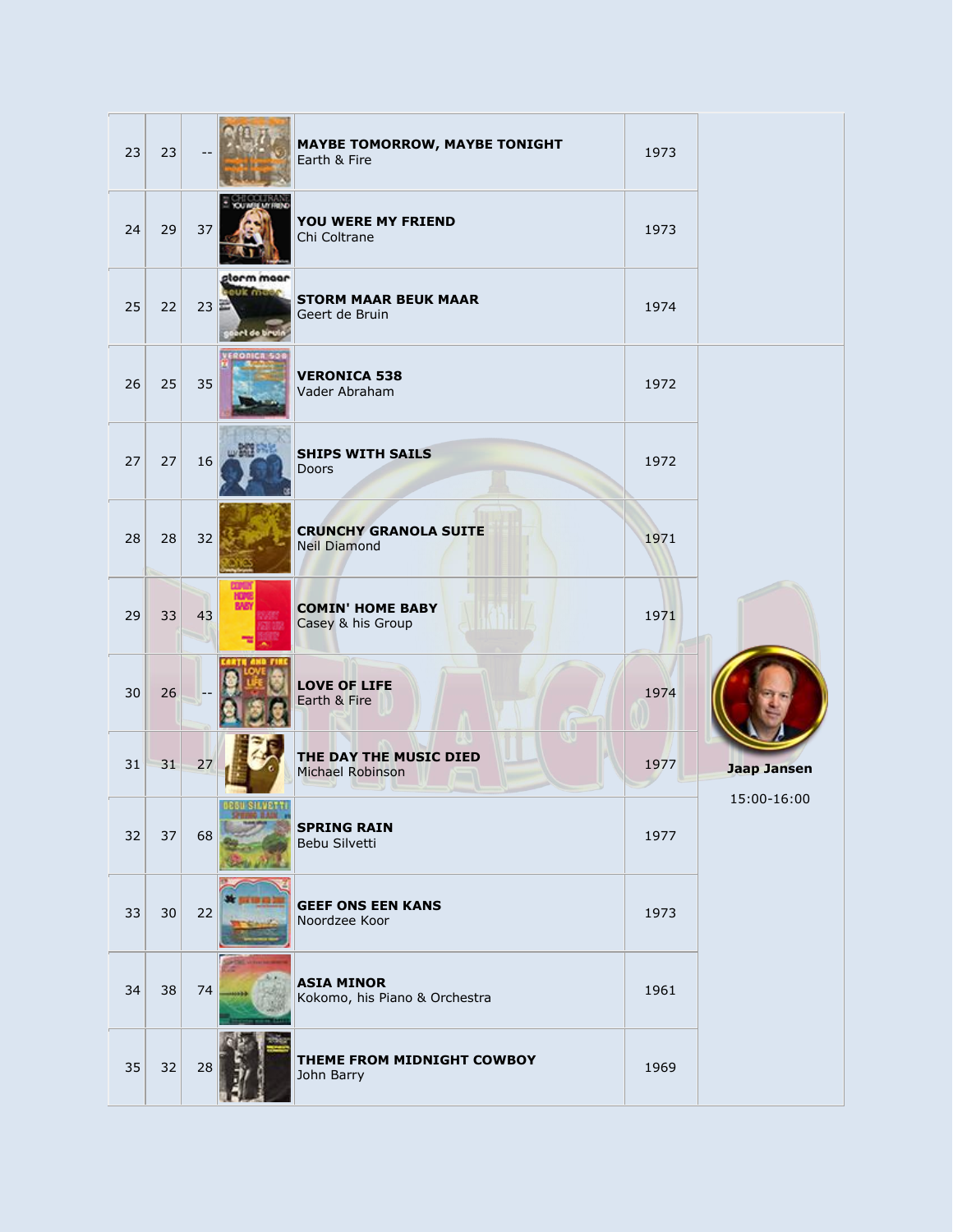| 36 | 34 | 20 |                                                                         | <b>BE MY DAY</b><br>Cats                            | 1974 |                                  |
|----|----|----|-------------------------------------------------------------------------|-----------------------------------------------------|------|----------------------------------|
| 37 | 35 | 39 | m an<br><b>HAM</b>                                                      | <b>WE GOT TO HAVE PEACE</b><br>Curtis Mayfield      | 1971 |                                  |
| 38 | 36 | 52 |                                                                         | <b>ROBBIE</b><br>Peter Koelewijn                    | 1974 |                                  |
| 39 | 39 | 55 |                                                                         | <b>GUITAR HOLIDAY</b><br>Oasis                      | 1979 |                                  |
| 40 | 42 | 57 | <b>JET HARRIS</b>                                                       | <b>SCARLET O'HARA</b><br>Jet Harris and Tony Meehan | 1963 |                                  |
| 41 | 40 |    |                                                                         | <b>MUSIC IN THE AIR</b><br><b>US</b>                | 1974 |                                  |
| 42 | 41 | 40 | nglangis<br><b>FAILK BUSINE</b><br><b>GEND EEN!</b><br>cattowacas mones | <b>ATLANTIS</b><br>King Harris & the Atlantis Boys  | 1973 |                                  |
| 43 | 44 |    | <b>LEE NYA</b>                                                          | <b>LBS</b><br><b>LBS</b>                            | 1979 |                                  |
| 44 | 43 | 25 |                                                                         | <b>LITTLE BLACK SAMBA</b><br>Norman Petty Trio      | 1960 | Paul van der Mark<br>14:00-15:00 |
| 45 | 45 | 60 | iaDondo<br>240024<br>بجل                                                | 24 00 24 (What is love)<br>Hal Dorado               | 1974 |                                  |
| 46 | 50 |    |                                                                         | <b>DISCO DUCK</b><br>Rick Dees & His Cast of Idiots | 1976 |                                  |
| 47 | 46 | 58 |                                                                         | A FRIEND OF MINE<br>Fields                          | 1973 |                                  |
| 48 | 48 |    |                                                                         | <b>BECAUSE THEY'RE YOUNG</b><br>Duane Eddy          | 1960 |                                  |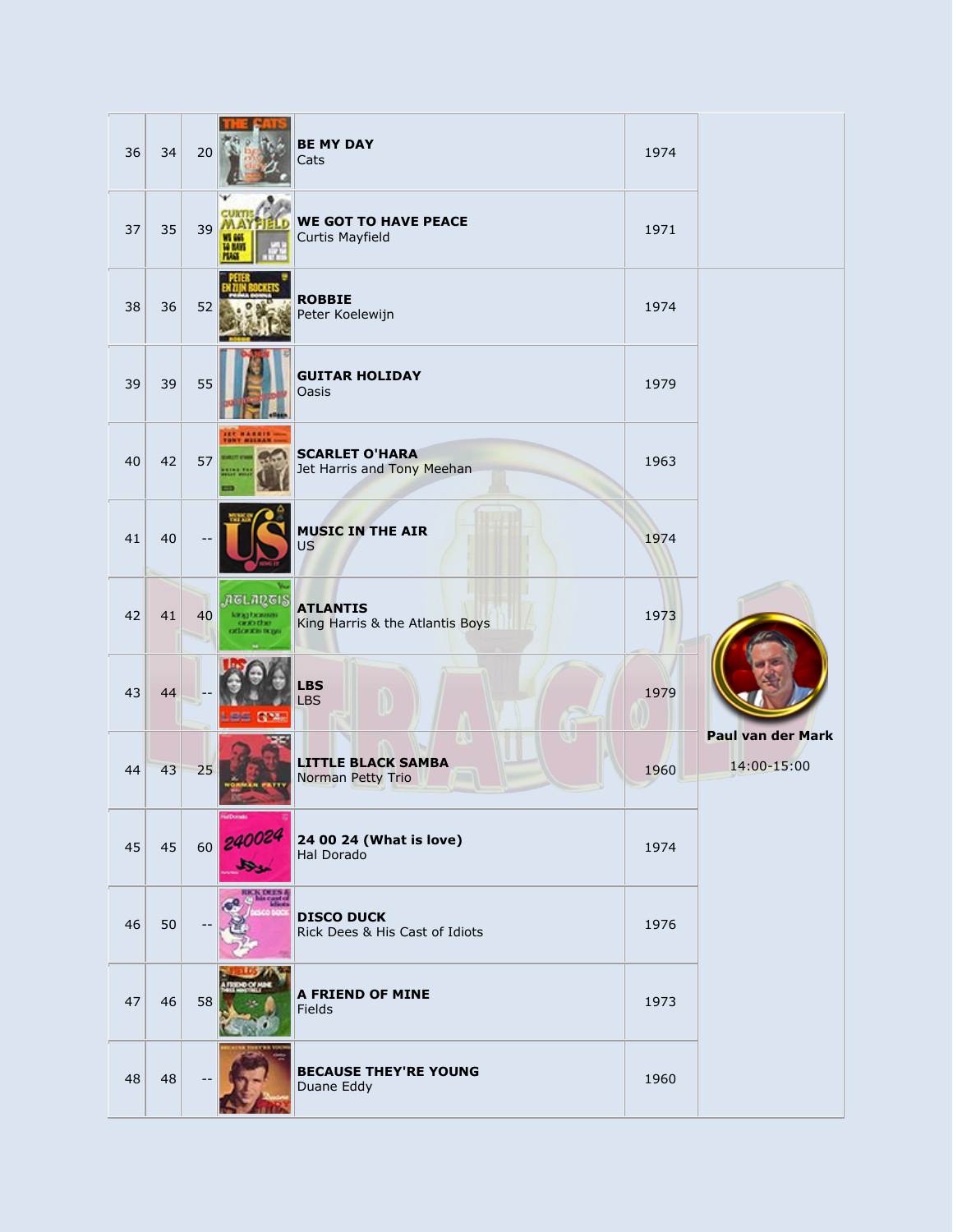| 49 | 47 |    |                                              | <b>FROM THE UNDERWORLD</b><br>Herd                          | 1967 |                                     |
|----|----|----|----------------------------------------------|-------------------------------------------------------------|------|-------------------------------------|
| 50 | 49 | 31 |                                              | <b>WHAT IS LOVE</b><br>Collectors                           | 1967 |                                     |
| 51 | 55 |    |                                              | <b>TEENAGE RAMPAGE</b><br>Sweet                             | 1974 |                                     |
| 52 | 51 |    |                                              | <b>GET DOWN AND GET WITH IT</b><br>Slade                    | 1971 |                                     |
| 53 | 52 |    |                                              | <b>SOMEBODY HELP ME</b><br><b>Spencer Davis Group</b>       | 1966 |                                     |
| 54 | 53 |    |                                              | <b>WHY</b><br>Cats                                          | 1969 |                                     |
| 55 | 54 | 33 |                                              | <b>SOMETHING IN THE AIR</b><br>Thunderclap Newman           | 1969 |                                     |
| 56 | 62 | 41 |                                              | <b>CLASSICAL GAS</b><br><b>Mason Williams</b>               | 1968 |                                     |
| 57 | 56 |    |                                              | <b>VERDRONKEN VLINDER</b><br>Boudewijn de Groot             | 1970 | <b>Rob van Wezel</b><br>13:00-14:00 |
| 58 | 57 | 34 |                                              | <b>MUSIC LOVIN' GIRL VERONICA</b><br>Sealegs                | 1974 |                                     |
| 59 | 58 | 36 |                                              | LET'S GO AWAY FOR A WHILE<br>Beach Boys                     | 1966 |                                     |
| 60 | 59 |    | share acutation                              | <b>FOREVER AND EVER</b><br>Demis Roussos                    | 1973 |                                     |
| 61 | 60 | 38 | <b>ky han a me</b><br>On his Way Rack Hotels | <b>ON MY WAY BACK HOME</b><br>New Riders of the Purple Sage | 1972 |                                     |